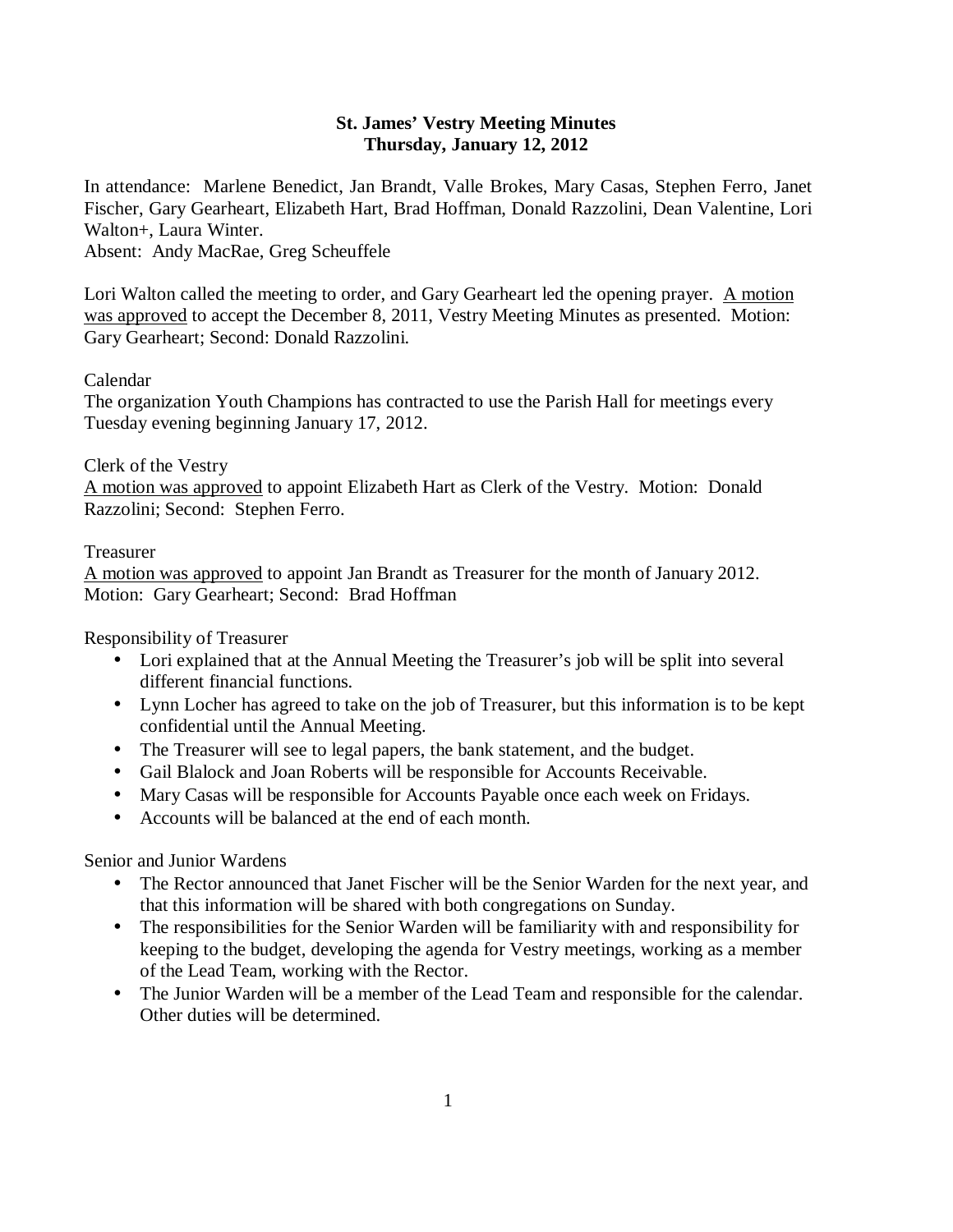Chip in for Chairs

- Laura Winter and Scott Kennedy have been doing research on developing a new project reupholstering pew chairs in the Church.
- They have worked with the upholstery company and have recommended fabric in the color of Wilshire Blue.
- The project will be presented to the congregation at the Annual Meeting, and the goal is to have all chairs recovered before Holy Week, April 8.
- Kneelers and Vestry Room chairs will be included in the project.
- The cost per chair is \$80, and parishioners will be asked to subscribe to the project.
- Laura has made a chart of the church with each chair represented by a square. A blue sticker will be put in the chart for each chair that is subscribed for recovering.

Stained Glass Window Repair/Restoration in Historic Little Church

- Hogan Art Glass, the company that developed and installed both new stained glass windows in the Church, had evaluated the old stained glass windows and recommended restoration.
- Cost estimates for the windows are:  $$5400 window behind altar; $8500 windows$ on left side; \$9000 – windows on right side. Total -- \$22,875.
- The Little Church Special Interest Fund budget has a total of \$40,000.
- Discussion regarding how to proceed with the project settled on the desirability of restoring one set of windows per quarter, beginning with the windows that Andy Lore from Hogan Art Glass determines are the most in need of restoration.
- A motion was approved to designate up to and including \$9000 from the Little Church Special Interest Fund and the remaining balance from the Stained Glass Window Fund to restore windows in the Little Church. Motion: Janet Fischer; Second: Stephen Ferro
- Mary Casas will shepherd the project.

Annual Meeting

- All Vestry members are expected to attend.
- The terms of service of four Vestry members are ending: Marlene Benedict, Mary Casas, Greg Scheuffele, and Dean Valentine.
- We hope to elect four new members: three people have notified the office that they will be candidates: Bev Cannon, Mike Scrutton, and Bud Spalding.
- Two Deanery Representatives and an Alternate will be elected. Current continuing members are Alice Johnson and Scott Whitaker. Terms are ending for Barbara Dabney and Jim McConnell. They are running for re-election.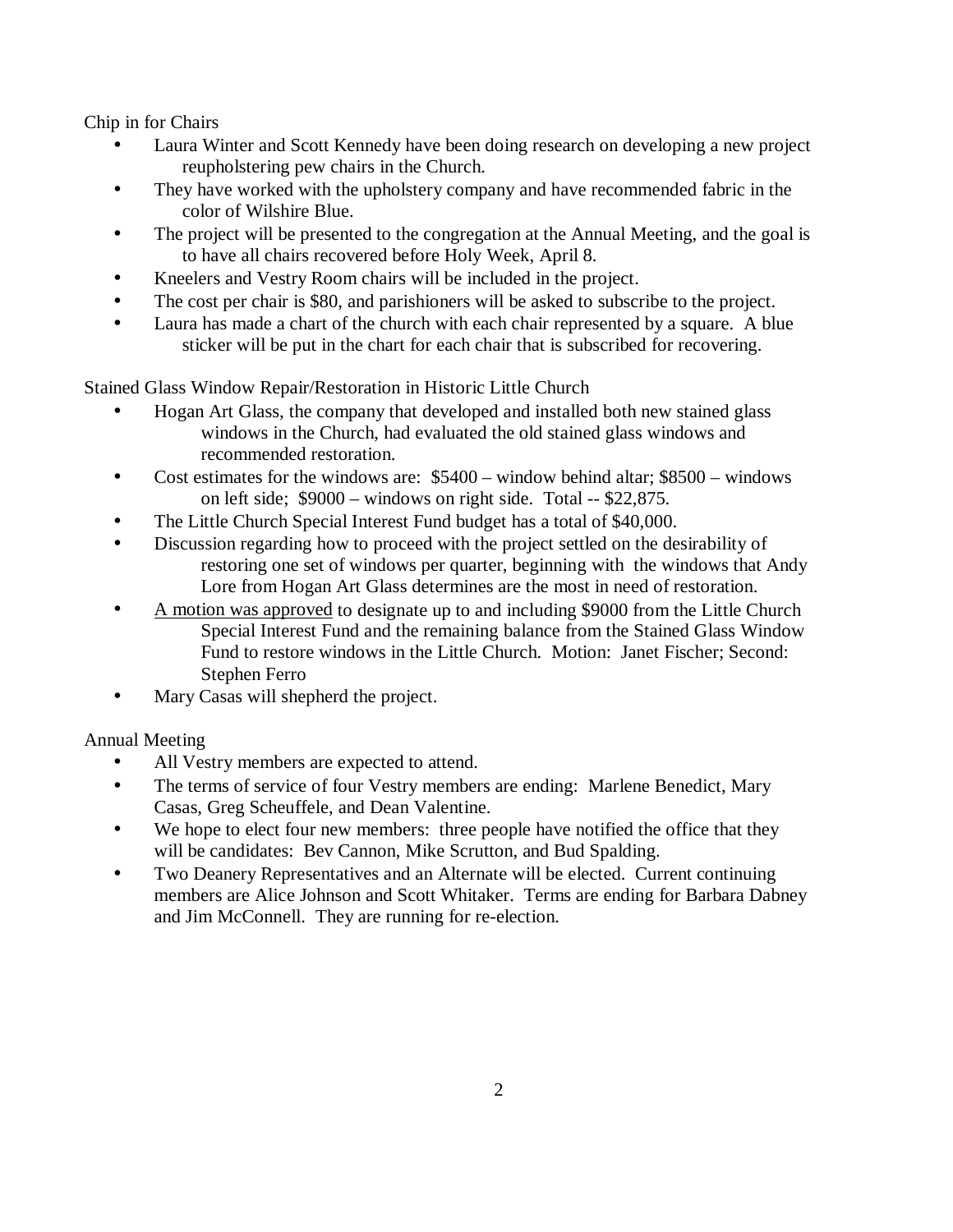# Financial Report

- Pledge Income 4% more than Budget
- All Income 4.8% more than Budget
- Expenses 4.2% less than Budget
- Building Income was 11% less than Budgeted *(while many parishioners changed some of their 2011 Building to Operating and notified Stewardship/Treasurer, some may have made the change and did NOT notify Stewardship/Treasurer)*
- Income is greater than expenses by \$21,558.57

Major items:

- 1. Musician/Nursery changes
- 2. Insurance company change midyear for Worker's Comp Carrier to Church **Insurance**
- 3. Vestry voted in December to transfer the \$2,000 Rector Relocation funds
	- 1. Originally on the 2010 budget, part of Lori's contract for 1st year
	- 2. Vestry elected to offer/hold over to 2011 by vestry vote,
	- 3. Vestry needs to transfer to Special Interest for the year 2012.
- 4. Rector Sabbatical, budget was \$1,000 per year, paid ahead for the next 4 yrs.
- 5. Faith Formation Children: Endowment's distribution was transferred to these programs for this year, hence the negative dollars.

Housing Allowance; Extend Relocation time, Dollars Deposited into SI; Sabbatical Fund

- St. James ended the year with a surplus
- Housing Allowance: WHEREAS The Rev.Lori Walton is employed as a minister of the Gospel by the Episcopal Church of St. James', Fremont, California, which does not provide a residence for her; the Vestry of St. James; resolves that of the total annual compensation of approximately \$71,843 to be paid to The Rev. Lori Walton during the year 2012, \$23,000 is to be designated a housing allowance within the meaning of that term as used in Section 107 of the IRS Code of 1986.
- A motion was approved to extend the time allowed to keep the Rector's Relocation Funds from 12/31/2011 to 12/31/12. The money should be moved to the account for Special Interest Funds. Motion: Laura Winter; Second: Janet Fischer
- The Sabbatical Reserve Fund was begun this year with a \$1000 deposit. The fund is intended to pay for supply clergy when the Rector is on Sabbatical. Since this year ended with a financial surplus, the members discussed advantages of adding to the fund now to bring the total to the \$5000 recommended by the Diocese instead of adding \$1000 a year for five years. A motion was approved to add \$4000 from this year's budget surplus to the Special Interest Fund designated for the Sabbatical Reserve Fund. Motion: Donald Razzolini; Second, Janet Fischer.
- A motion approved the draft 2012 Budget as amended. Motion: Donald Razzolini; Second: Dean Valentine 3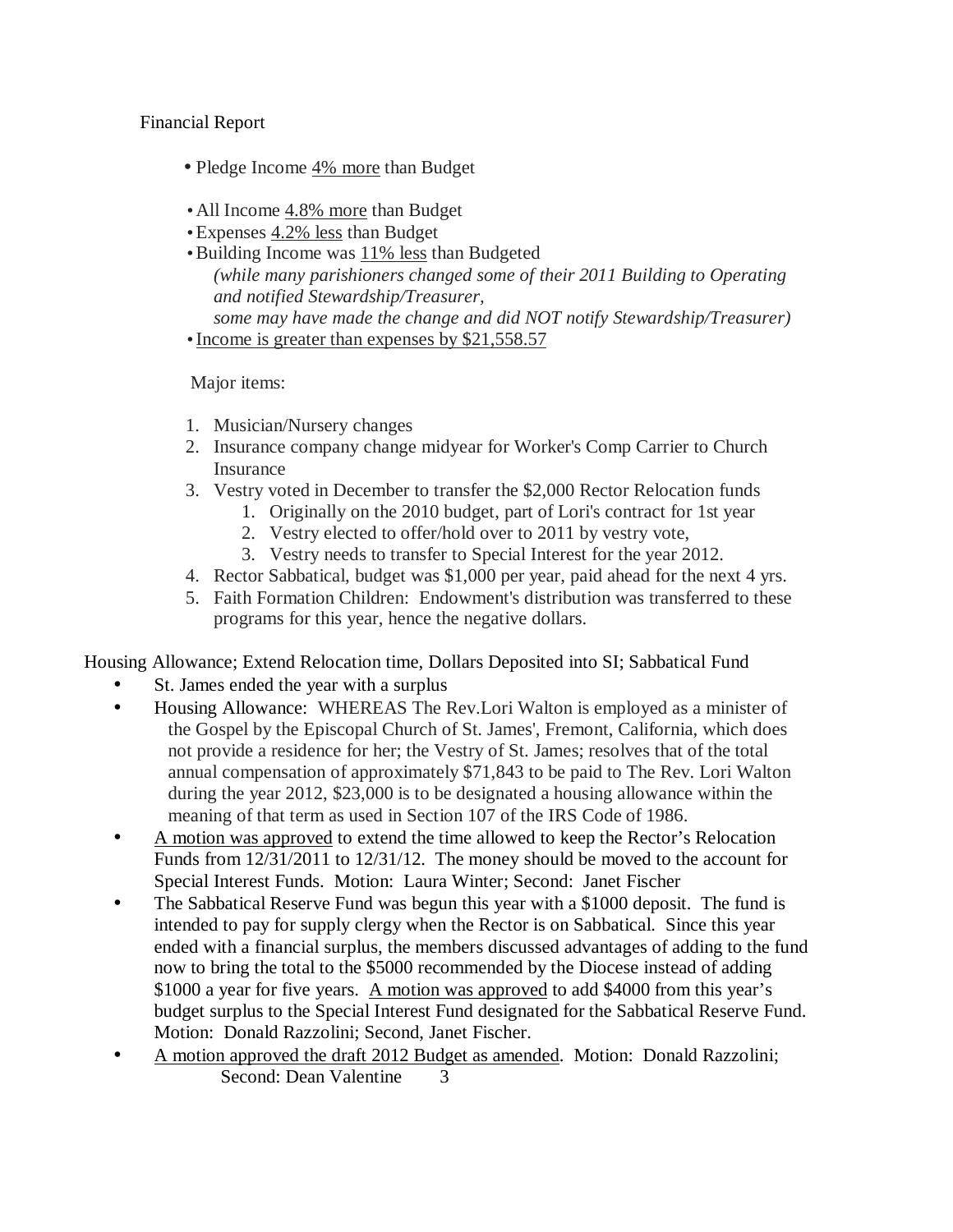Vestry Retreat

- St. James will have the largest number of people (18) attending the Vestry Retreat at the Bishop's Ranch January 27-29. Participants should try to car pool.
- A motion was approved to put the unused \$500 from the 2011 Vestry Retreat into Special Interest Funds for use in the 2012 Vestry Retreat. Motion: Laura Winter; Second: Donald Razzolini

The meeting was adjourned and Gary led Compline.

Respectfully Submitted, Valle Brokes

# **JANUARY CLUSTER REPORTS**

**Faith Formation Cluster Report** 

*January 2012* 

# **Youth and Children**

# **Christmas Eve Service with Pageant and Communion**

The 4pm service Christmas Eve was great - all the children had a great time participating in the creation of the Nativity scene. There was lots of laughter and joy while the Christmas story was shared. Thanks to everyone who helped out, especially for Larua Winter and Mary Casas for organizing and leading, Kathryn for costuming and helping send in the right kids at the right time, Lauren Doherty for helping guide the kids on stage, and Jennifer Carini for playing the piano and organ for the service.

## **Sunday School**

Mary and Laura finished their term as Sunday school teachers. Lauren and Bob Doherty start teaching Sunday school next month. Attendance is averaging about 4 to 5 kids each week.

# **Adult Faith Formation**

# **Upcoming Sunday Faith Formation classes/events:**

- Jan. 29: Presentation by Doug Ford of ABODE Services in the Parish Hall
- Feb. 5: Book Review panel
- Feb. 12 & 19: Meditation/Qi Gong & Tai Chi with Brian Cochran and Sylvia Ma
- Feb. 26: First Lenten class with Lori
	- o Continued on Tuesdays in Lent, 5 nights: Soup Suppers & Class with Lori
	- o Program: "Embracing the Prophets in Contemporary Culture" by Walter Brueggeman. The book is available for \$10.
- Sundays in Lent: March 4-25: First 4 segments of DVD class, "The Challenge of Jesus" by John Dominic Crossan. Part I led by Janet Fischer.
- April 1: Palm Sunday, no class
- April 8: Easter, no class
- April 15 & 22: Class led by Lynn Locher on "Who Wrote the Bible?" by Bart Ehrman.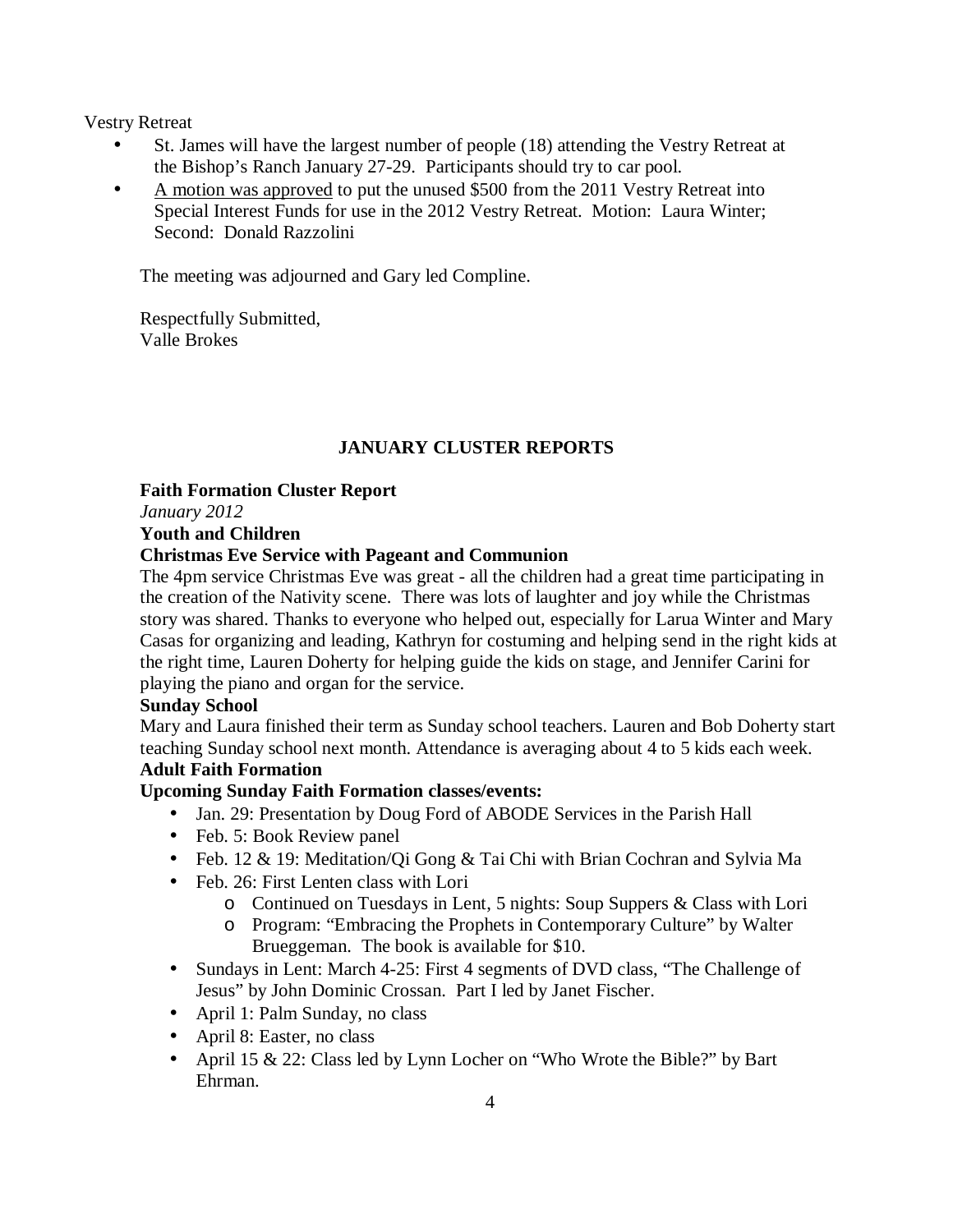#### **Movie nights:**

- Jan. 13: The Next Voice You Hear (1949/50)
- Feb. 10: Our Vines Have Tender Grapes (1947)
- March 9: The Way  $(2011)$

### **Other upcoming classes:**

- Presentation from an Anglican Franciscan monk, Jude Hill
- Part II of the DVD course, "The Challenge of Jesus" in May.

#### **Communications Cluster Report,** January 12, 2012

A 2x2 inch advertisement of Christmas Service hours was displayed on the *Argus* religion page December 17, 24, and, as it happened, 31. Christmas service times were also listed in the *Argus* calendar and in *Tri City Voice*.

American High School, Fremont, Sports Calendar featured a 2x2 support advertisement from St. James'.

Faithfully Submitted, Greg Scheuffle Valle Brokes

#### **Facilities Report – January 2012**

The December work party was another fun time and well attended. We did a general cleanup readying the place for Christmas. The brass on the altar rails and the crosses were polished, and the chairs and pews were dusted. Many, many leaves were picked up, and for a day, the campus was clear. Then the winds started again, and down came more leaves! Greg Miller cut hand-holds in the stage platforms for the children's Christmas pageant. Dave Nelsen built a star to hang in the sanctuary Christmas Eve.

The Little Church windows repair project and the Main Church chair reupholstering project are in final contract negotiations and details. We plan to move forward with each of these early in 2012. A member of the Lead Team will talk more about each of these at Thursday's meeting.

Submitted by Laura Winter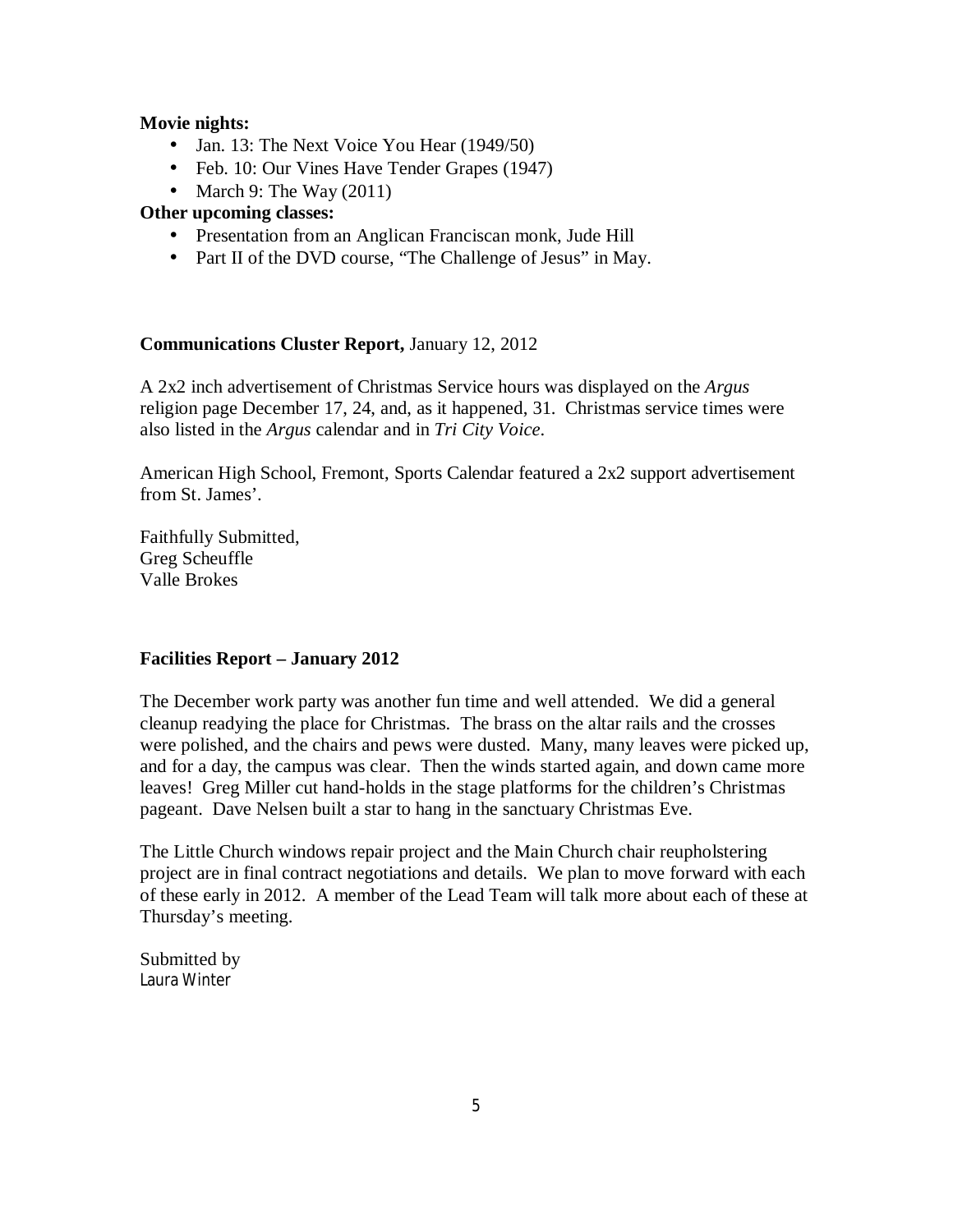Congregational Care and Social Ministries Report **January 2012** 

We delivered a \$500 check to Viola Blythe community center on December  $21^{st}$ . We arrived with this donation just as they were running out of Turkey for the Christmas dinner packages. The donation was very enthusiastically received and went to good work. We requested they address the thank you note to the Congregation at St. James'.

We received our first check for printer cartridge recycling, in the amount of \$76.25. These funds will be deposited in the Home Warming Ministry special interest fund.

We received the donation of the container from Matson in December. Gregg was able to successfully move out of the storage we were renting and move all our donated items into the storage unit.

The food pantry had a lot of users during the holiday season. We do not know if it was just need or that we are now listed in the Abode guide as a food source or probably a combination of both. Respectfully submitted

Gary Gearheart and Brad Hoffman

**Lead Team Report** 

January 12, 2012

Met with Jan, our Treasurer, and updated Lori's salary and housing allowance. Completed forms were faxed to the Dioceses.

A \$300.00 check was issued to Abode Services for the housing deposit of an individual through the Home Warming Project. *The Vestry approved this expense via an email vote*.

We have been actively recruiting for new Vestry members. We have two confirmed nominations for Vestry and four nominations for Deanery.

The Annual Report is almost complete. I am waiting on a few more reports. Thank you for all your submissions. I appreciate all the work it takes to get each committee in your clusters to submit a report.

Thank you for all your hard work in 2011. This past year was full of life changing events for many of us! We came together as a cohesive group and I believe St. James' is a better place because of the effort we put forth.

Mary Casas & Andy MacRae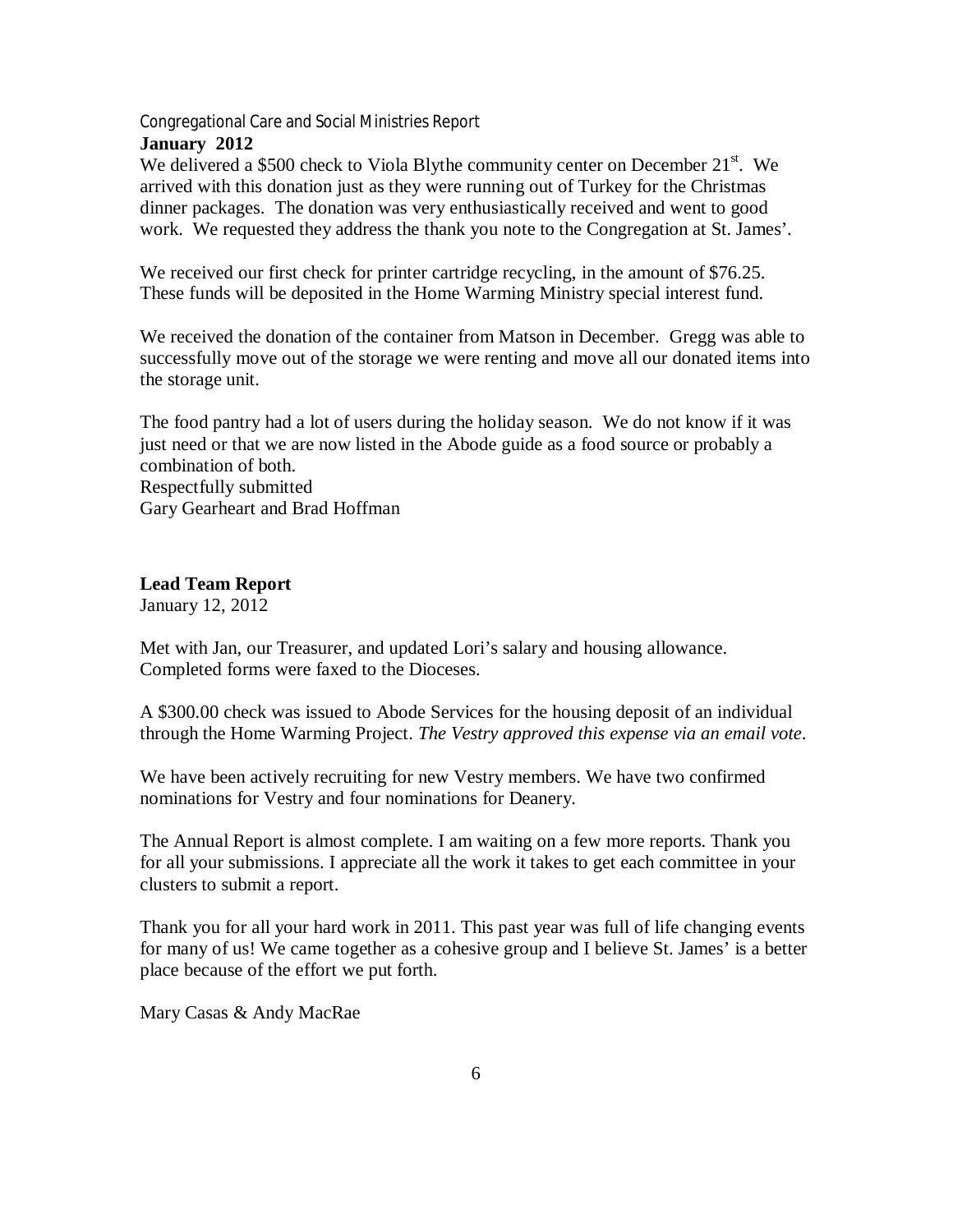# **Rector's Report**

Vestry Meeting, January 12, 2012

## **Worship**

Completed both the 4:00 and 10:30/11:00 Christmas Eve services. Special thanks to everyone who helped decorate, sing, play instruments, coral children, repair costumes, welcome visitors, and on and on. The services were joyful and celebratory.

Of the Christmas Eve services, the attendance was as follows:  $4:00 - 69 \& 11:00 - 155$ . Christmas Day service attendance: 47. This is compared to last year:  $4:00 - 75$ ,  $7:00 -$ 

53, 11:00 – 120. Christmas Day service attendance: 31. Because Christmas fell on a weekend this year, many of our regular families were out of town.

Completed the seasonal bulletins for the Season of Epiphany.

Met with Jennifer to review music for Epiphany and to begin looking at Lent. Officiated at the funeral of Gladys Erickson on January 9, held in the Little Church. Worked with the Reverend Bill Mosier to go over diaconal duties in liturgy. Bill will serve as our liturgical deacon every third Sunday, beginning this month.

## **Pastoral Care**

Two parishioners currently in the hospital. Making visits and keeping in contact with the family.

Met with three parishioners regarding spiritual issues/guidance.

# **Children & Youth**

Lauren and Bob Doherty have stepped up to teach Sunday School for the handful of weeks. A huge thanks to them, and to Mary Casas and Laura Winter, who also taught these last few months.

## **Welcoming / New People / Evangelism**

Made phone calls and sent emails, personal notes (regular mail) to parishioners that haven't been around for a while. One new family (Chengs) found a church that offers Sunday Bible Class, and they've opted to attend there. Others have returned after short absences or have not responded.

## **Stewardship/Finance**

Have been receiving regular updates on our pledge/stewardship status from Gail Blalock, Stewardship Chair. We will end 2011 financially strong, and have increased our operating pledges and pledge units for 2012 to be more than the prior year. Recruited Lynn Locher to take over the role of Treasurer. Lynn will oversee the big picture. Mary Casas, retiring Senior Warden has been and will continue to do the payables, and Gail Blalock and Joan Roberts will post receivables. The changes will be announced at the upcoming Annual Meeting. *Many, many thanks to Jan Brandt for guiding us financially, keeping meticulous books, making sure we're in good standing with all vendors, and keeping us on track with expenditures.*